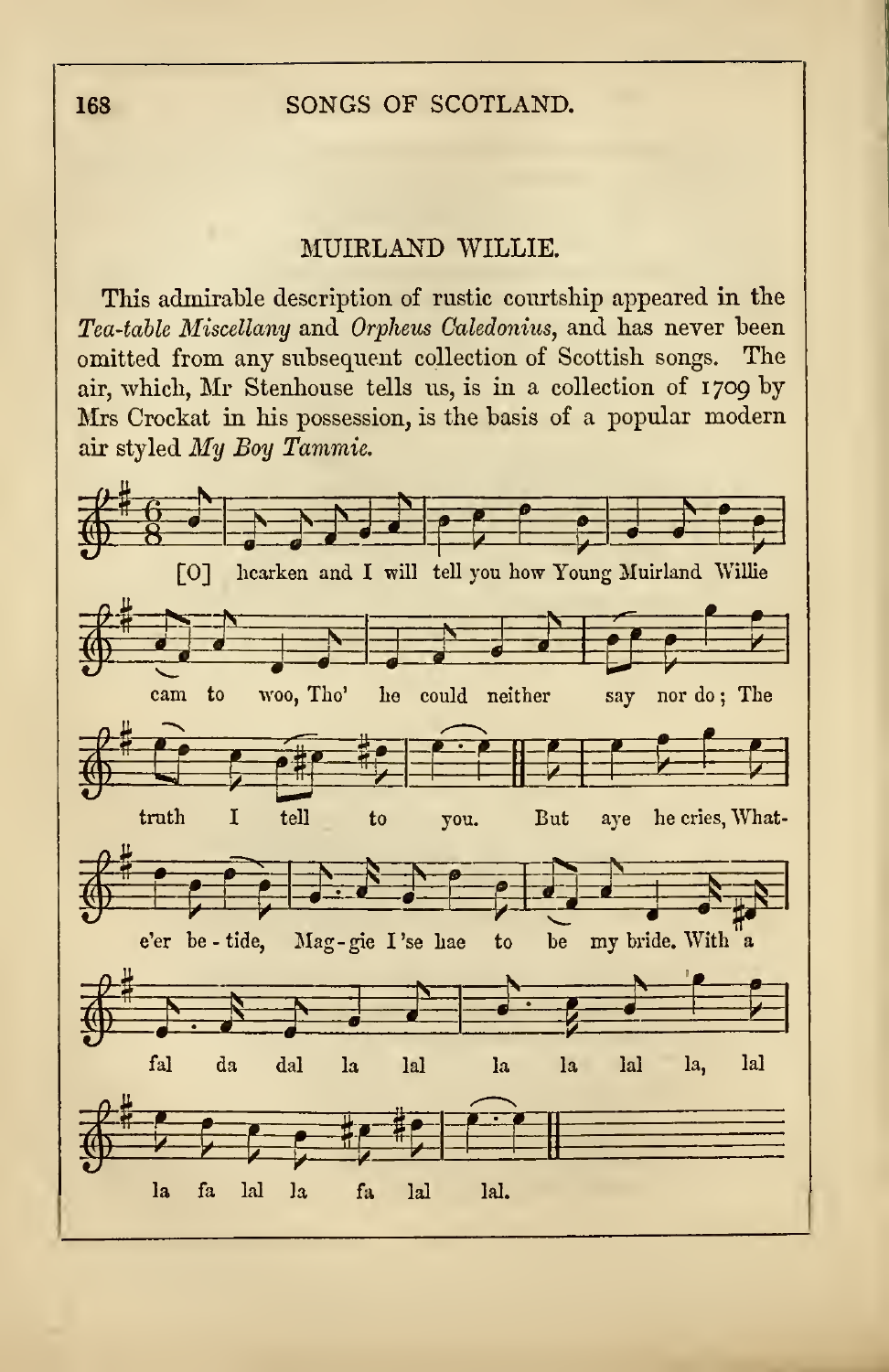## MUIRLAND WILLIE. 169

Hearken, and <sup>I</sup> will tell you how Young Muirland Willie cam to woo, Though he could neither say nor do; The truth I tell to you. But aye he cries, Whate'er betide, Maggie <sup>I</sup> 'se hae to be my bride. With a fal, dal, &c.

On his gray yaud as he did ride, With durk and pistol by his side, He prick'd her on with mickle pride,

With mickle mirth and glee ;<sup>1</sup> Out ower yon moss, out ower yon muir, Till he came to her daddie's door. With a fal, dal, &c.

Guidman, quoth he, be ye within ? I'm come your douchter's luve to win: I carena for makin' muckle din ;

What answer gie you me ? Now, wooer, quoth he, wad ye licht down, <sup>I</sup> '11 gie ye my douchter's luve to win. With a fal, dal, &c.

Now, wooer, sin ye are lichtit down, Where do ye win, or in what toun ? <sup>I</sup> think my douchter winna gloom

On sic a lad as ye. The wooer he steppit up the house, And wow but he was wondrous crouse ! With a fal, dal, &c.

<sup>1</sup> ' This lightsome ballad gives a particular drawing of those ruthless times when thieves were rife, and the lads went a-wooing in their warlike habiliments, not knowing whether they would tilt with lips or lances. Willie's dirk and pistols were buckled on for this uncertain encounter, and not for garnishing and adorning his person.'—BURNS.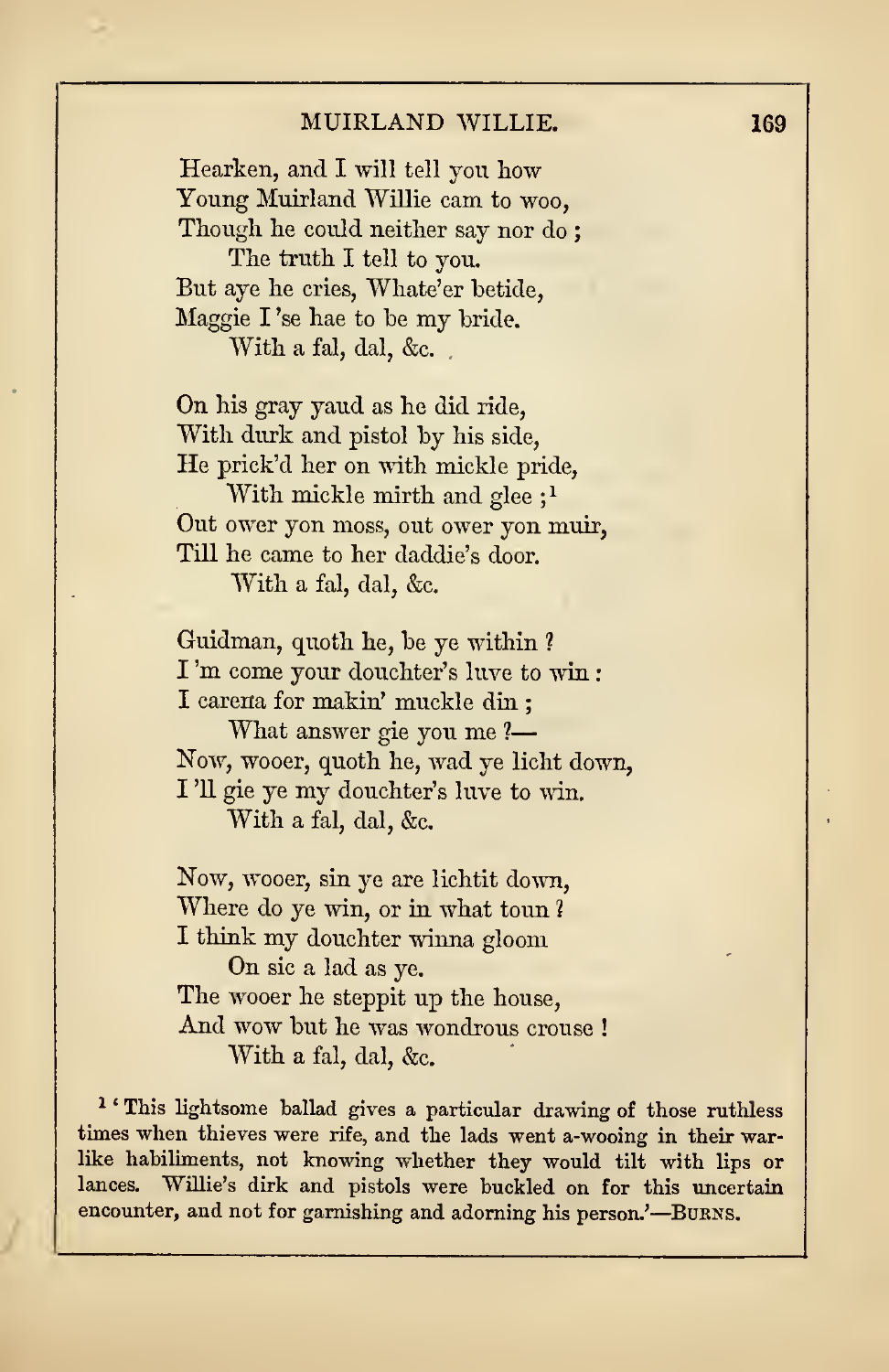## 170 SONGS OF SCOTLAND.

I hae three owsen in a pleuch, Twa guid gaun yauds,<sup>1</sup> and gear eneuch-The place they ca' it Cadeneugh :<sup>2</sup> I scorn to tell a lie : Besides I haud, frae the great laird, A peat-spot and <sup>a</sup> lang-kale yard. With a fal, dal, &c.

The maid put on her kirtle broun ; It was the brawest in a' the toun ; I wat on him she did na gloom, But blinkit bonnilie. The lover he stendit up in haste. And grippit her hard about the waist. With a fal, dal, &c.

To win your love, maid, I 'm come here I'm young, and hae eneuch o' gear; And for mysel ye needna fear,

Troth, try me when ye like. He took aff his bannet, and spat in his chew, He dichtit his gab, and he pried her mou'. With a fal, dal, &c.

The maiden blush'd and beingit fu' law : She hadna will to say him na ; But to her daddie she left it a',

As they twa could agree. The luver he gave her the tither kiss, Syne ran to her daddie and tellt him fins. With a fal, dal, &c.

<sup>1</sup> Wort-horses.

<sup>2</sup> That is, Coldenough, indicating an elevated and exposed situation. There are many similar names of places in Scotland, as Caldcots, Deadfor-cald, &c.